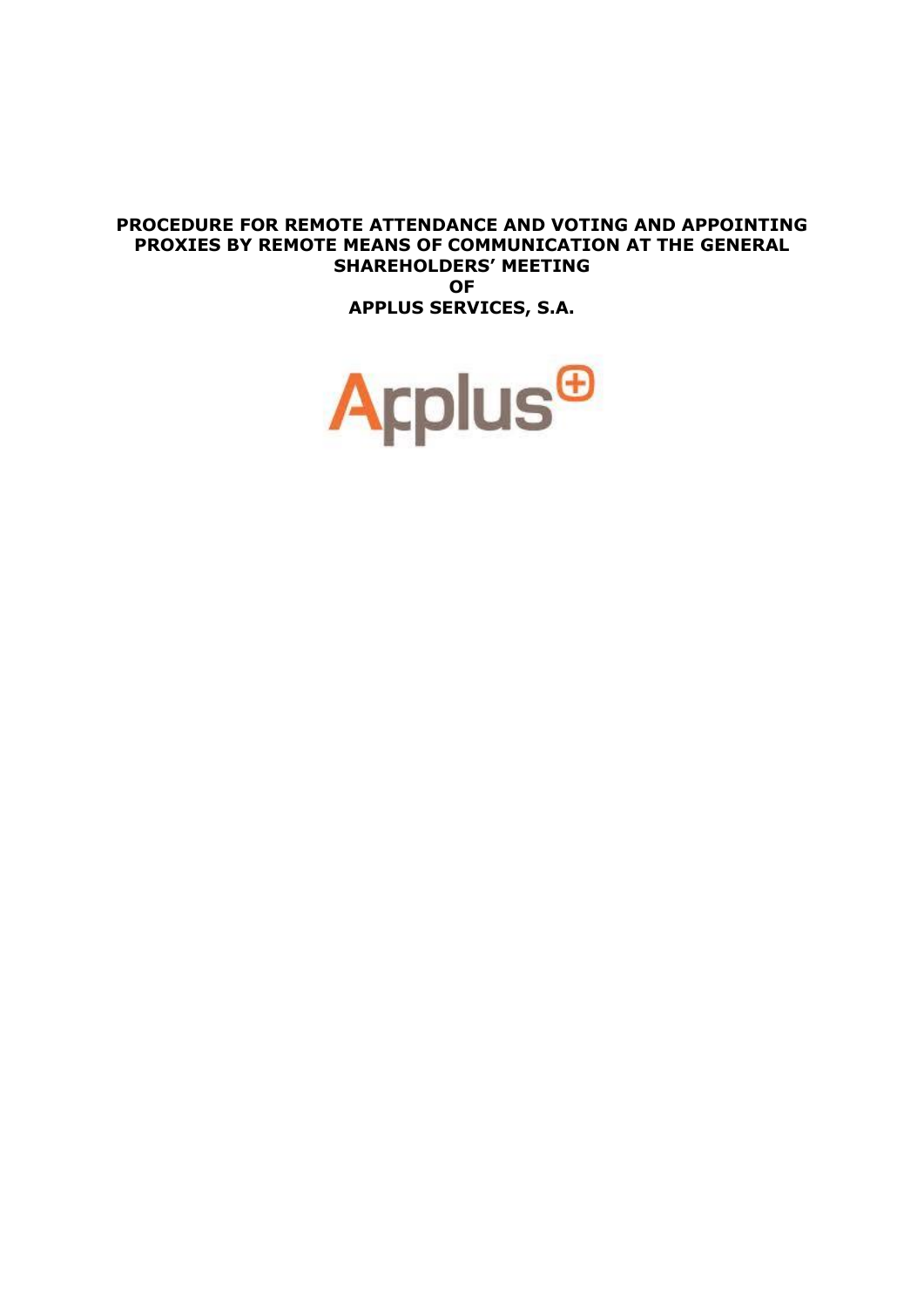# **INDEX**

| Section 1.1.-    |                                                                       |
|------------------|-----------------------------------------------------------------------|
| Section 1.2.-    | Submission of interventions and questions 4                           |
| Section 1.3.-    | Accreditation of the Shareholder status of registered persons 4       |
| Section 1.4.-    | Exercise of the right to attend and vote at the Meeting 5             |
| Meeting          | Chapter II Voting by remote means of communication prior to the       |
| Section 2.1.-    | Voting at the Shareholders' Information Office  5                     |
| Section 2.2.-    |                                                                       |
| Section $2.3$ .- | Voting by electronic means of communication  6                        |
| Section 2.4.-    | Specific rules on the direction of the vote  6                        |
| Section 2.5.-    |                                                                       |
|                  | Chapter III Granting of proxies using remote means of communication 7 |
| Section 3.1.-    |                                                                       |
| Section 3.2.-    | Appointment of proxy-holders by electronic communication  7           |
| Section 3.3.-    | General provisions for appointment of proxy-holders 8                 |
|                  |                                                                       |
| Section 4.1.-    | Timeframe for voting and appointing proxies by remote means of        |
| Section 4.2.-    | Revocation 11                                                         |
| Section 4.3.-    | Order of priority in attendance, voting and proxy appointment by      |
| Section 4.4.-    |                                                                       |
| Section 4.5.-    | Verification of the vote or the proxy appointment 12                  |
| Section 4.6.-    |                                                                       |
| Section 4.7.-    |                                                                       |
| Section 4.8.-    |                                                                       |
|                  |                                                                       |
|                  |                                                                       |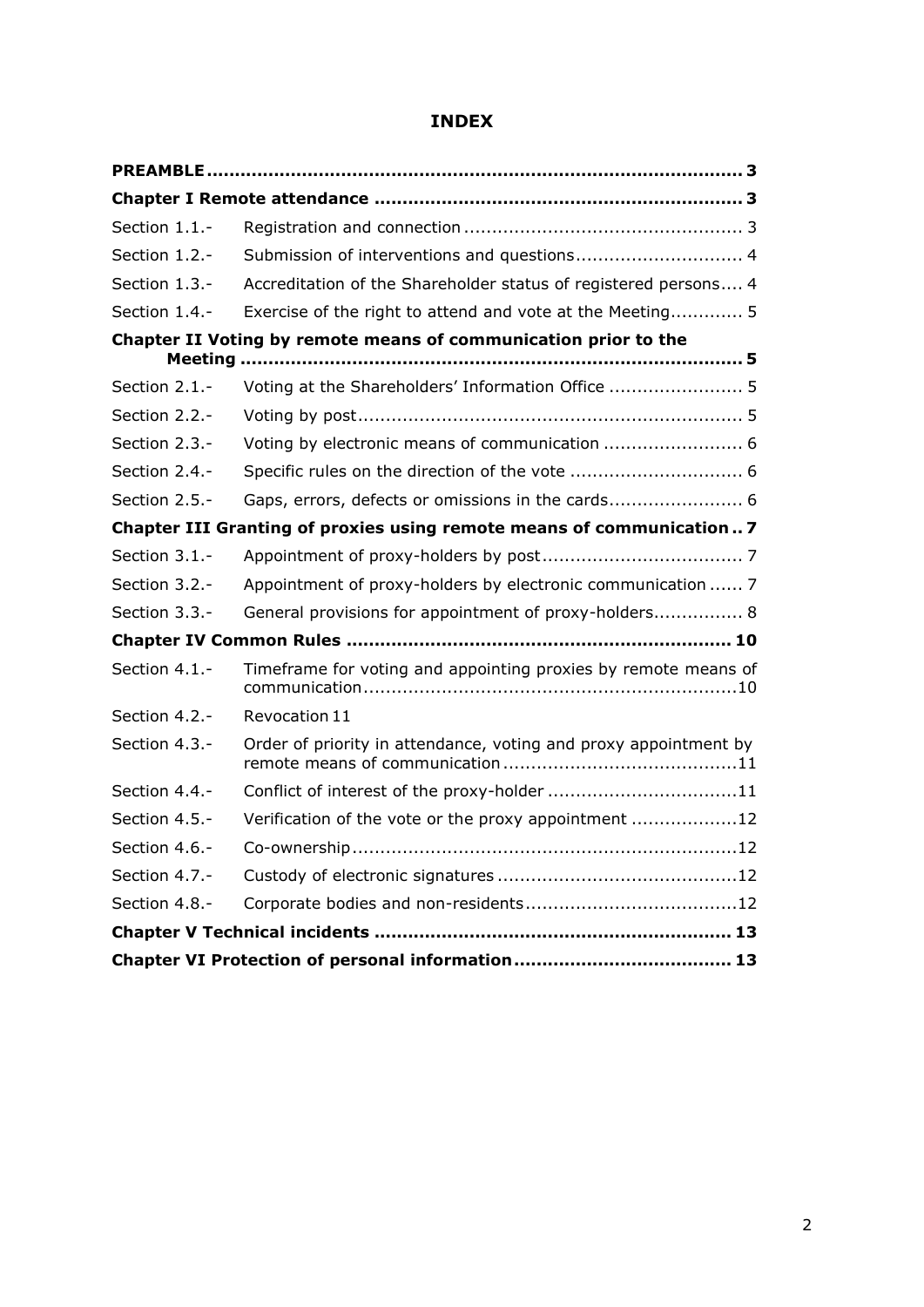#### **PROCEDURE FOR REMOTE ATTENDANCE AND VOTING AND APPOINTING PROXIES BY REMOTE MEANS OF COMMUNICATION AT THE GENERAL SHAREHOLDERS' MEETING**

#### **Preamble**

<span id="page-2-0"></span>Pursuant to articles 189 and 521 of the Spanish Companies Act (the "**Law**"), articles 16 and 17 of the Company's Bylaws and articles 7.4, 11.2, 14.3 and 17.2 of the Regulations of the General Shareholders' Meeting, Shareholders of Applus Services, S.A. will be entitled attend remotely to the meeting, to cast their vote and appoint proxies prior to the General Shareholders' Meeting by telematics or remote means of communication.

The aforesaid articles of the Company's Bylaws and the Regulations of the General Shareholders' Meeting provide that the Board of Directors shall determine the remote means of communication (including, where appropriate, telematics means) that may allow Shareholders to participate in the Shareholders' Meeting or cast their vote or appoint proxies.

## **Chapter I**

### **Remote attendance**

<span id="page-2-1"></span>Pursuant to the provisions of Articles 17.1 of the Company's Bylaws and 7.4 and 17.2 of the Regulation of the General Shareholders' Meeting, Shareholders (or their representatives) may exercise their right to attend the General Shareholders' Meeting remotely, with due adherence to the following instructions.

#### <span id="page-2-2"></span>**Section 1.1.-Registration and connection**

Shareholders or representatives of Shareholders who wish to attend the Meeting must register between 9:30 AM and 11:30 AM on the date scheduled for the General Shareholders' Meeting (i.e. on the first call date if intended to attend on first call or on the second call date if intended to attend on second call). To do so, the Shareholder or representatives must access the General Shareholders' Meeting section of the Company´s website (www.applus.com), follow the instructions and fill in the necessary registration data.

No connection for the exercise of the right of attendance will be admitted after the time indicated. The Shareholder or representatives may follow the broadcast of the Meeting and vote in real time on the various items of the Agenda by following the instructions received.

The guarantees the Board of Directors considers suitable to ascertain the authentically and identity of the Shareholder attending remotely are (i) the recognised electronic signature and the advanced electronic signature, provided they are based on the Electronic User Certificate issued by the Spanish Public Authority of Certification (CERES), dependent from the Spanish National Mint's Public Certification Authority with respect to which no revocation has been registered, (ii) the recognised electronic certificate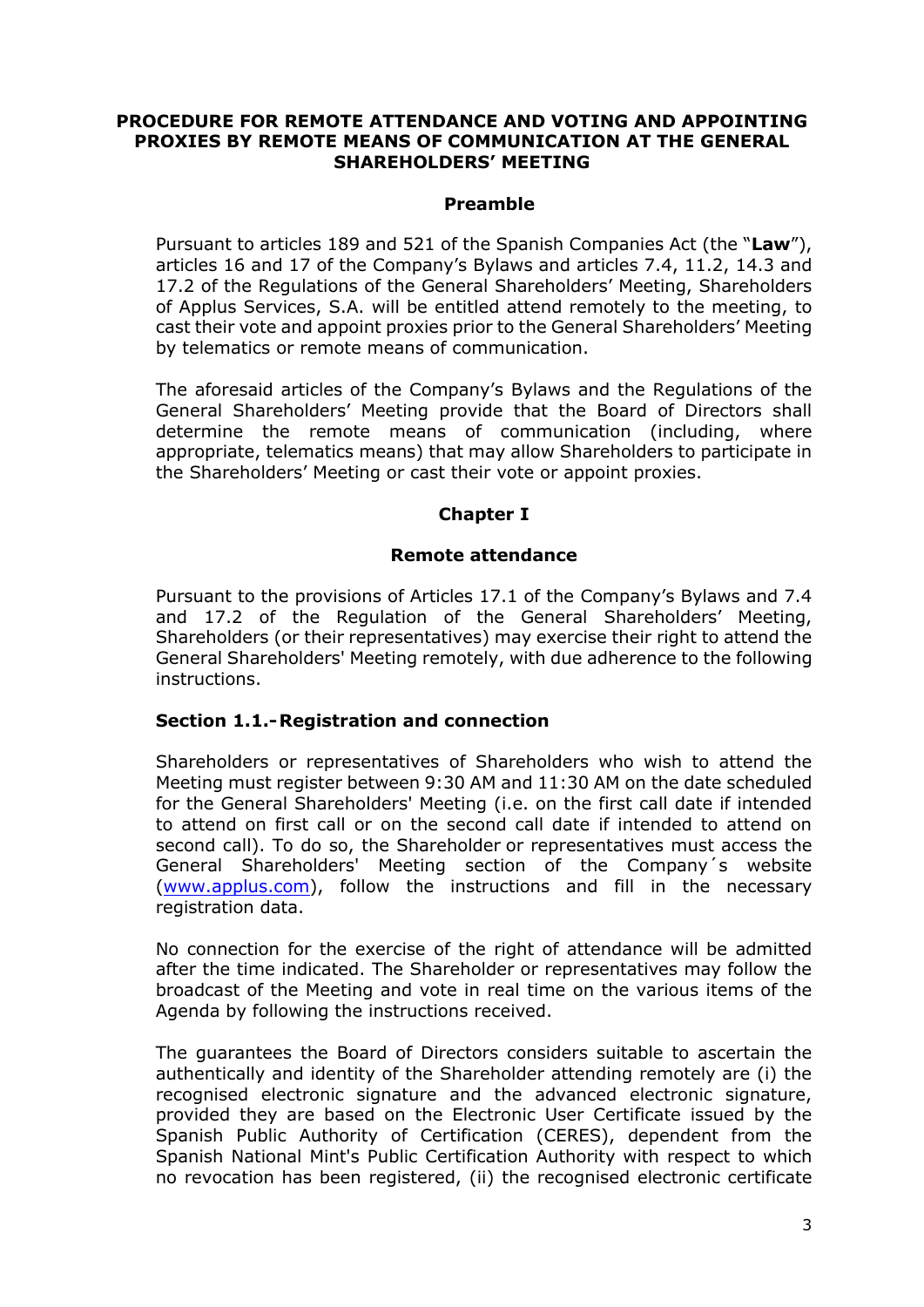forming part of the electronic National Identity Card issued pursuant to the Royal Decree 1553/2005, of 23 December, regulating the issuance of National Identity Cards and their electronic signature certificates, or (iii) the user/password credentials that the Shareholder will receive at his/her e-mail address after the verification of his/her identity and status as Shareholder using the special credential application form available on the electronic voting and proxy platform on the Company's website [\(www.applus.com\)](http://www.applus.com/), in the General Shareholders' Meeting section; said form shall be submitted before 12:00 PM on the day prior to the day on which the General Shareholders' Meeting is to be held on first call.

If the person who will attend the Meeting electronically has been conferred a delegation in its favour, the Shareholder who has delegated it must communicate to the representative such delegation and, in addition, unless the delegation was made electronically, a copy of the card must be sent to the Company (by post to Applus Services, S.A., Investor Relations / General Shareholders' Meeting, Ronda de la Font del Carme s/n, Bellaterra, Cerdanyola del Vallés, 08193 Barcelona, or by email to [juntageneral@applus.com\)](mailto:juntageneral@applus.com), together with a copy of the Identity Document or Passport of the representative, before 12:00 on the day before to the date scheduled for the General Shareholders' Meeting on first call and to identified as instructed.

## <span id="page-3-0"></span>**Section 1.2.-Submission of interventions and questions**

Shareholders or their representatives who, in the exercise of their rights, intend to remotely intervene at the Meeting and, where appropriate, request information or clarifications in relation to the items comprised in the Agenda, request clarifications regarding the publicly accessible information which the Company should have provided to the Spanish National Securities Market Commission since the last Annual General Shareholders' Meeting, and concerning the auditor's report or make the proposals allowed by the law, must formulate and send their intervention, question or proposal through the application set up to this effect in the General Shareholders' Meeting section of the Company´s website [\(www.applus.com\)](http://www.applus.com/), from the time of the registration and until the end of the round of interventions established by the Chairman of the General Shareholders' Meeting.

The attendee who wishes to have his/her intervention recorded in the minutes of the General Shareholders' Meeting must submit it in writing and indicate this clearly and expressly in the text of his/her intervention. The attendees interventions submitted in writing will be read by the Secretary of the Shareholders' Meeting in attention to their relevance during the turn of interventions. Requests for information or clarification made by attendees will be answered during the meeting or in writing within the seven days following the General Shareholders Meeting, in accordance with the provisions of the Spanish Companies Act.

### <span id="page-3-1"></span>**Section 1.3.-Accreditation of the Shareholder status of registered persons**

The attendance of the registered Shareholder shall be subject to confirmation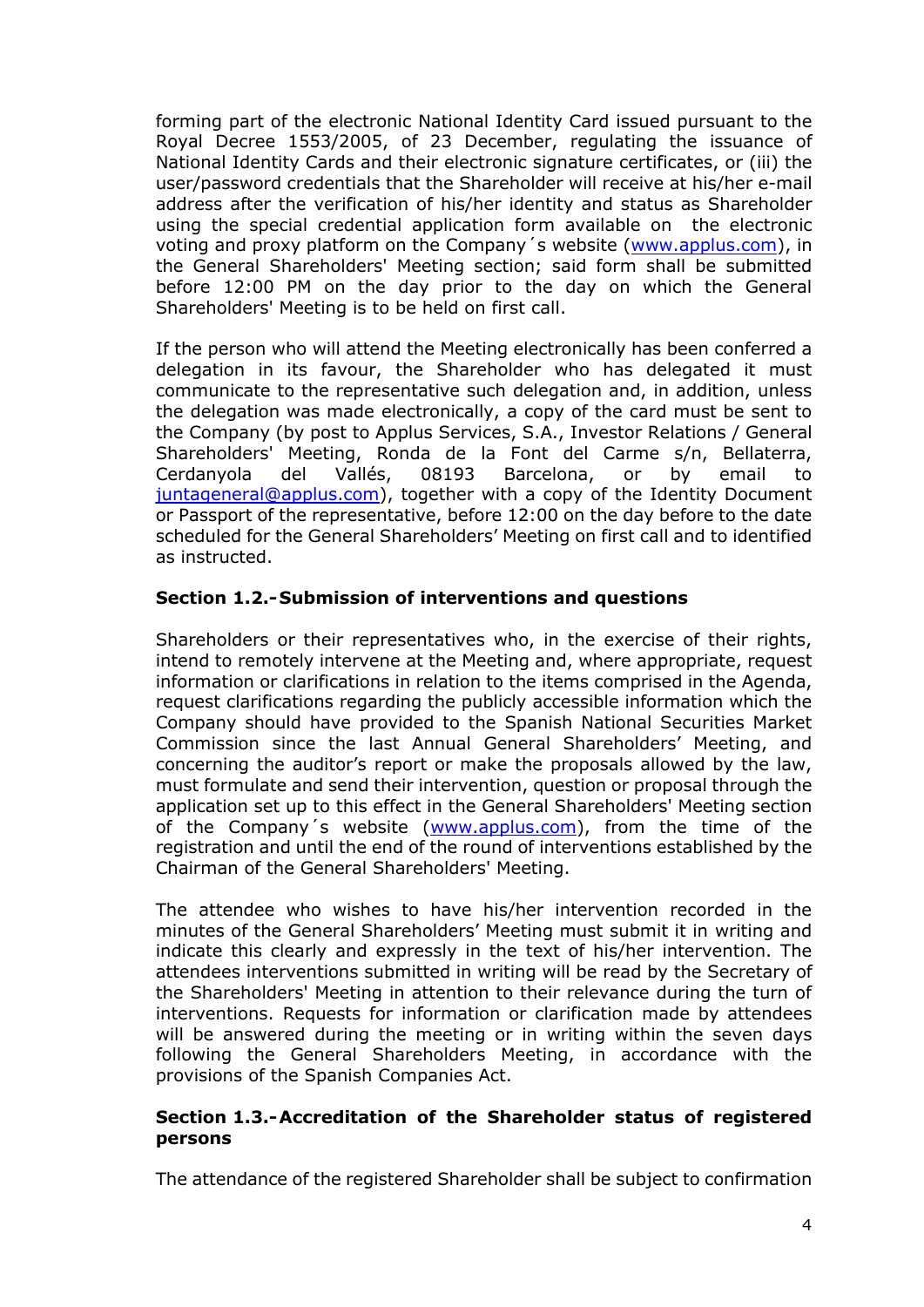that the shares are registered with the Book Entry Register five (5) days before the date on which the General Shareholders' Meeting is held. Registered Shareholders who lose this condition will be unable to attend the Annual General Shareholders' Meeting nor, where appropriate, their representatives.

In the event of any discrepancy between the number of shares notified by the Shareholder (or his/her representative) attending and voting remotely and the number of shares listed in the Book Entry Register, pursuant to quorum and voting conditions, the number of shares in the register will be considered as valid.

## <span id="page-4-0"></span>**Section 1.4.-Exercise of the right to vote at the Meeting**

The Shareholder or his/her representative that connects to the telematic attendance platform within the hours indicated in Section 1.1 above may follow the broadcast of the meeting and vote on the different items of the Agenda from the time of his/her connection and until the end of the voting period indicated by the Chairman of the Shareholders' Meeting.

## **Chapter II**

### <span id="page-4-1"></span>**Voting by remote means of communication prior to the Meeting**

Pursuant to article 17.1 of the Company's Bylaws and article 7.4 of the Regulations of the General Shareholders' Meeting, the Board of Directors establishes that voting on items of the Agenda may be exercised by Shareholders by the following means: (i) by voting at the Shareholders' Information Office; (ii) by post; or (iii) by electronic communication, in accordance with the following instructions.

### <span id="page-4-2"></span>**Section 2.1.-Voting at the Shareholders' Information Office**

If a Shareholder decides to cast his/her vote, in person or by proxy, at the Shareholders' Information Office (Applus Services, S.A. – Investors Relations / General Shareholders' Meeting, Ronda de la Font del Carme s/n, Bellaterra, Cerdanyola del Vallès, 08193 Barcelona), he/she shall submit an attendance and voting card clearly stating the Shareholder's identity, the number of shares held, the sense of his/her vote on each item on the Agenda, as well as his/her written signature, and present his/her national identity card or passport, if the Shareholder is a natural person. In case of representation, the proxy-holder must present, in addition, his/her national identity card or passport and a document legally proving proxy representation both if the Shareholder is a legal entity or a natural person.

### <span id="page-4-3"></span>**Section 2.2.-Voting by post**

Shareholders wishing to vote by post must submit to the Company (Applus Services, S.A. – Invertors Relations / General Shareholders' Meeting, Ronda de la Font del Carme s/n, Bellaterra, Cerdanyola del Vallès, 08193 Barcelona), in sealed envelope, the attendance and voting card, issued by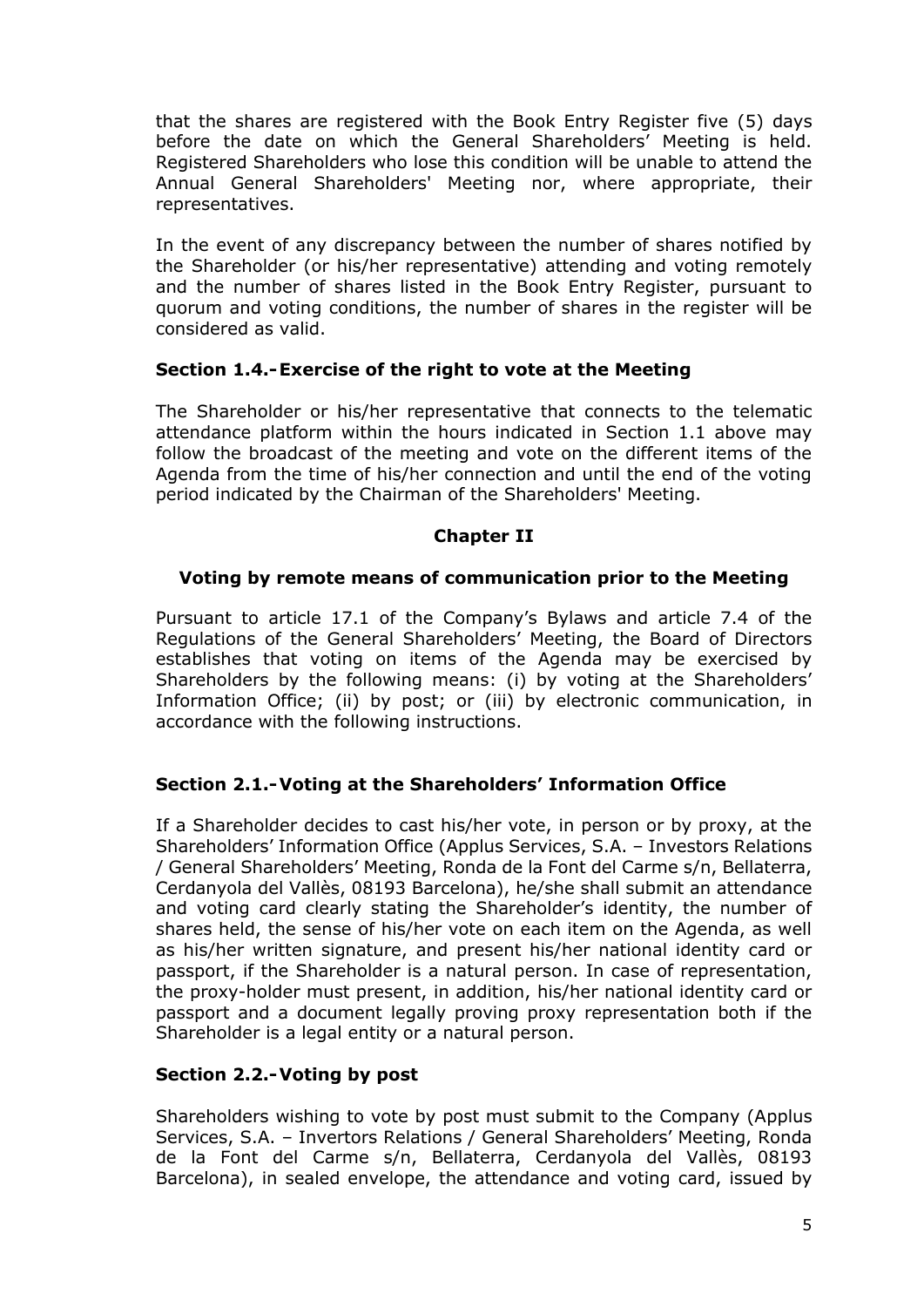the Company or by the Entities that are Members of *Sociedad de Gestión de los Sistemas de Registro, Compensación y Liquidación de Valores*  (IBERCLEAR, the Spanish stock exchange clearing house), setting out clearly the identity of the Shareholder, the number of shares he/she holds, how he/she wishes to vote on each item of the agenda, as well as his/her written signature, along with a copy of his/her national identity card or passport. If the Shareholder is a legal entity, in addition to the handwritten signature of its representative and a copy of his/her national identity card or his/her passport, it must provide a document that constitutes a legal accreditation of representation and, in case of doubt, contact the Shareholders' Information Office on the telephone: +34 935.202.050 (office hours: Monday to Friday from 10 am to 1 pm; email: [juntageneral@applus.com\)](mailto:juntageneral@applus.com).

## <span id="page-5-0"></span>**Section 2.3.-Voting by electronic means of communication**

Shareholders wishing to vote must do so in the section devoted to the General Shareholders' Meeting on the electronic voting and proxy platform available on the Company's website ([www.applus.com\)](http://www.applus.com/) in the "General Shareholders' Meeting" section, following the instructions given for such purpose on each in each screen of the abovementioned platform and filling out the forms provided. For such purpose, they will provide evidence of their identity, through an electronic signature with the security, as set forth below, as well as the number of shares held and how they intend to vote on each item on the Agenda.

The security that the Board of Directors considers appropriate to ensure the authenticity and identification of a Shareholder exercising his/her voting right is the electronic signature recognized pursuant to the terms of the Law 59/2003 of 19 December, on electronic signatures, provided the signature is based on: (i) an Electronic User Certificate issued by the Spanish National Mint's Public Certification Authority (CERES), concerning which no revocation has been recorded; (ii) the recognized electronic certificate incorporated in the electronic National identity document issued pursuant to Royal Decree 1553/2005, of 23 December, regulating the issuance of the Spanish national identity card and electronic signature certificates; or (iii) the user/password credentials that the Shareholder will receive at his/her e-mail address after the verification of his/her identity and status as Shareholder using the special form on the electronic voting and proxy platform available on the Company´s website [\(www.applus.com\)](http://www.applus.com/), on the General Shareholders' Meeting section of the Company´s website [\(www.applus.com\)](http://www.applus.es/).

### <span id="page-5-1"></span>**Section 2.4.-Specific rules on the direction of the vote**

If a Shareholder that cast his/her vote by remote means of communication fails to mark any of the boxes provided for the purpose in relation to any item of the Agenda, he/she will be deemed to have voted in favor of the respective resolution proposed by the Board of Directors.

### <span id="page-5-2"></span>**Section 2.5.-Gaps, errors, defects or omissions in the cards**

If part of the items of the Agenda were omitted, as a result of an error in the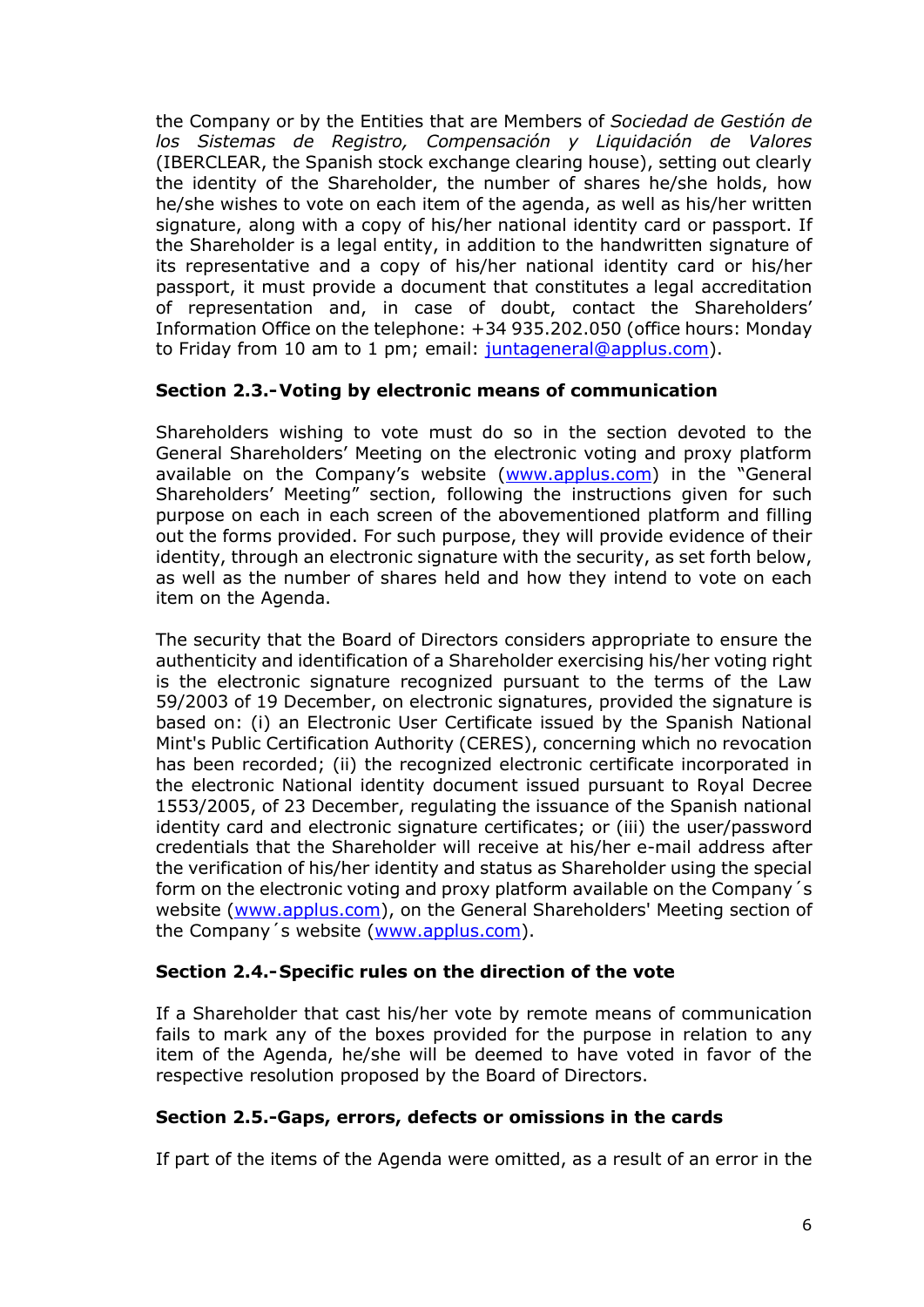editing, printing or transcription of the Agenda of the call to the meeting:

- In the cards containing voting instructions in favor of the proposals of the Board of Directors for all items of the Agenda or instructions in blank, it is assumed that the Shareholder also delegates or votes in favor of the remaining items contained in the Agenda of the meeting that are not included in the card.
- In the cards containing voting instructions of abstention or voting against the proposals of the Board of Directors for all or any items of the Agenda to the meeting, it is assumed that the Shareholder abstains from voting on the remaining items contained in the Agenda of the meeting that are not included in the card.

If the card has any gap, error, defect or omission, the Company may or may not accept the card as valid and shall determine the sense of the instruction received, complying with the principles of corporate interest, legal security and safeguarding of Shareholders' rights.

## **Chapter III**

## **Granting of proxies using remote means of communication**

<span id="page-6-0"></span>Every Shareholder that is entitled to attend to the General Shareholders' Meeting may appoint a proxy-holder for the General Shareholders' Meeting, regardless the condition of Shareholder of the proxy-holder. The proxyholder shall be appointed in accordance and with the scope provided in the Law and in the Regulations of the General Shareholders' Meeting.

Pursuant to article 16.2 of the Company's Bylaws and articles 7.4 and 11.2 of the Regulations of the General Shareholders' Meeting, Shareholders may appoint a proxy-holder for the General Shareholders' Meeting in written or by electronic communication means, appropriate to ensure the identity of the Shareholder and his/her proxy-holder.

## <span id="page-6-1"></span>**Section 3.1.-Appointment of proxy-holders by post**

Shareholders wishing to appoint a proxy-holder by post must fill in the attendance and voting card issued by the entities that are Members of *Sociedad de Gestión de los Sistemas de Registro, Compensación y Liquidación de Valores* (IBERCLEAR, the Spanish stock exchange clearing house), in the "Appointment of Proxy-holder" section, with their handwritten signature and a copy of their national identity card or their passport attached, and send it by post to the Company (Applus Services, S.A., - Investors Relations, Ronda de la Font del Carme s/n, Bellaterra, Cerdanyola del Vallès, 08193 Barcelona).

### <span id="page-6-2"></span>**Section 3.2.-Appointment of proxy-holders by electronic communication**

Shareholders wishing to appoint their proxy by electronic communication may do so though the Company's website ([www.applus.com\)](http://www.applus.com/) in the "General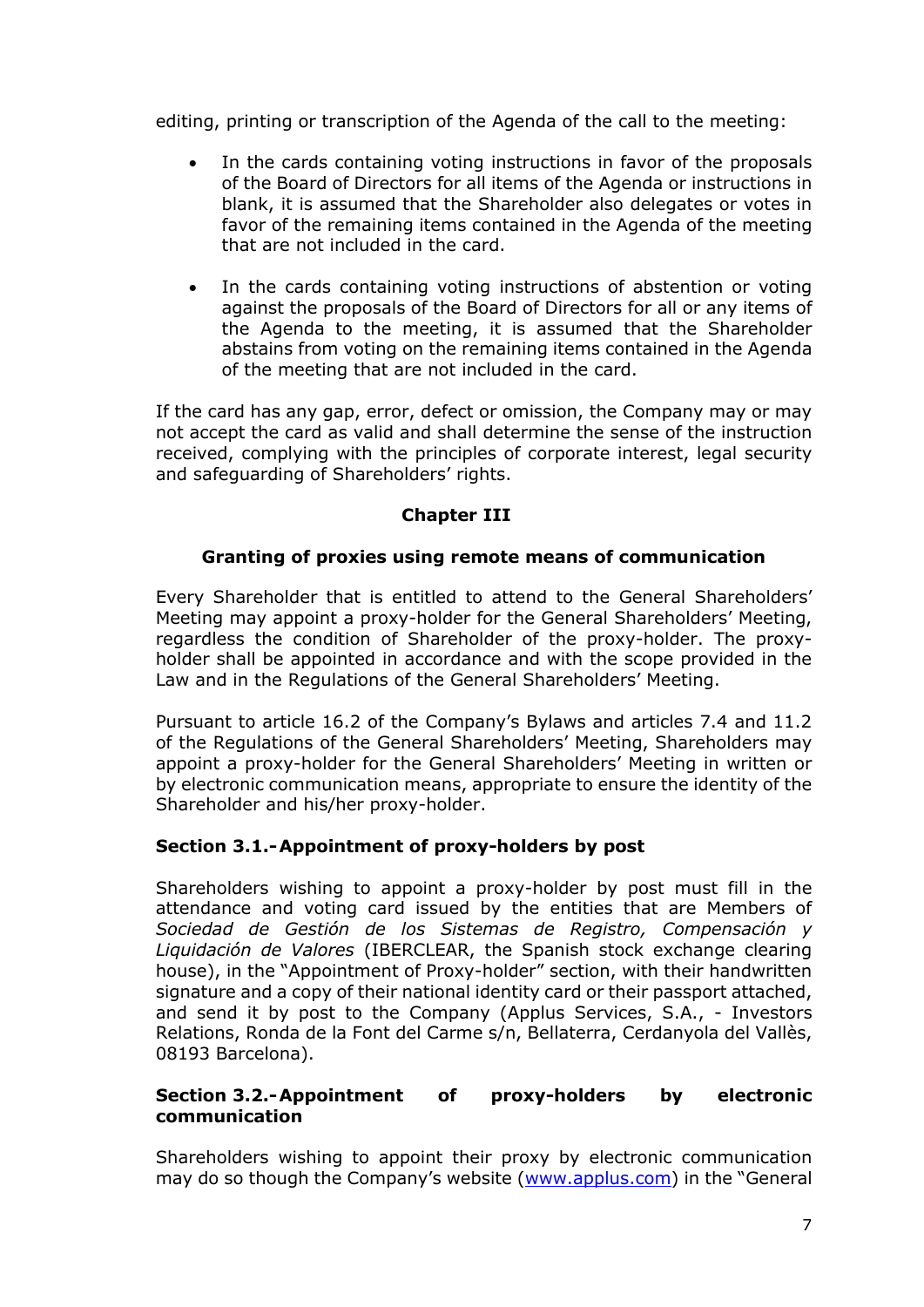Shareholders' Meeting" section, following the instructions given for that purpose on each of the windows of such website and filling out the forms provided for that purpose. To that end, they shall provide evidence of their identity, via an electronic signature endorsed by the guarantees stipulated below, as well as the number of shares held and how they intend to vote on each item on the Agenda.

The guarantee that the Board of Directors considers appropriate to ensure the authenticity and identification of a Shareholder exercising his/her voting right is the electronic signature recognized pursuant to the terms of the Law 59/2003 of 19 December, on electronic signatures, provided the signature is based on: (i) an Electronic User Certificate issued by the Spanish National Mint's Public Certification Authority (CERES), concerning which no revocation has been recorded; or (ii) the recognized electronic certificate incorporated in the Spanish national identity card issued pursuant to Royal Decree 1553/2005, of 23 December, regulating the issuance of the Spanish national identity card and electronic signature certificates. The certificate must be obtained by the Shareholder, at no charge to the Company, and must be valid at the time of voting.

### <span id="page-7-0"></span>**Section 3.3.-General provisions for appointment of proxy-holders**

### Section 3.3.1.- General rules

Shareholders appointing a proxy-holder by remote means of communication must notify the designated proxy-holder the representation that has been granted. For these purposes, on the date and at the place of the General Shareholders' Meeting, appointed proxy-holders shall identify themselves by their national identity card or their passport, and hand in a printed copy of their appointment as proxy-holder by post or by electronic communication, duly signed by both the proxy-holder and the principal.

The same proxy-holder may be appointed by more than one Shareholder, without limitation as for the number of represented Shareholders. If a proxyholder is appointed by several Shareholders, he/she will be entitled to cast their votes in different directions, in accordance with the instructions provided by each Shareholder.

No Shareholder may be represented by more than one proxy-holder, neither in case of legal representation, nor in the event of a Shareholder delegating his/her right to attend the meeting. Exceptionally, financial intermediaries formally legitimated as Shareholders pursuant to the accounting registration desk of the shares, and acting in their own name but on behalf of several persons, may split their vote and cast it in a divergent direction, in accordance with different voting instructions, when received. These intermediary entities may delegate their votes in favor of the indirect holders or third parties appointed by them, without limiting the number of proxies granted.

In those cases where, prior to the holding of the General Shareholders' Meeting, the Shareholder delivers or hands in the card with the aim to attend in person the General Shareholders' Meeting, it shall be considered that, in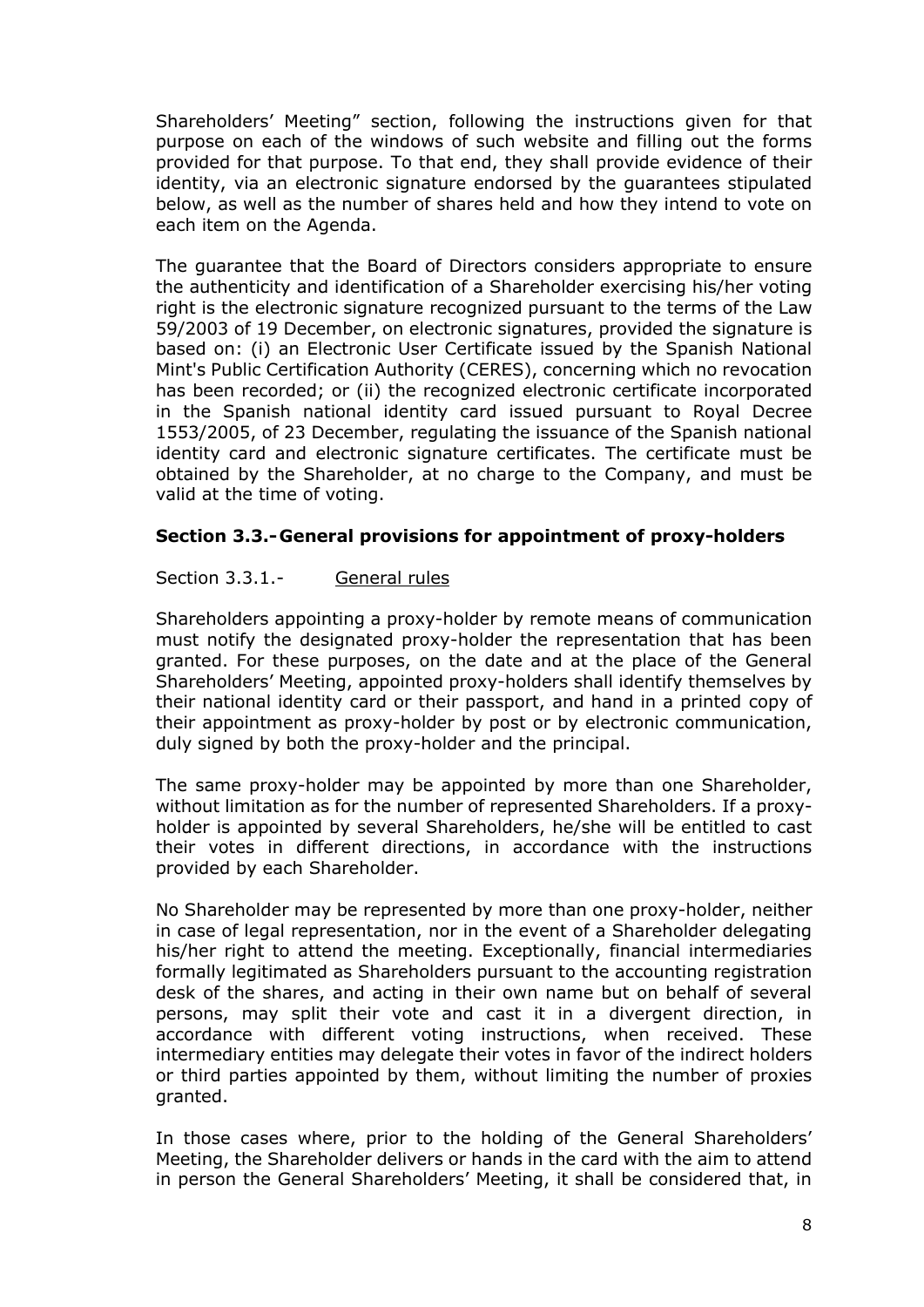the event that he/she finally does not attend the meeting in person, he/she has appointed the Chairman of the Board of Directors as proxy. Such appointment shall be revoked in the event that the Shareholder finally attends the General Shareholders' Meeting in person.

#### Section 3.3.2.- Legal representation

Representation shall be granted in written, with special character for each Shareholders' Meeting, unless it is granted to the spouse, ascendant or descendant of the Shareholder or to a general attorney by public document to manage all the estate that the Shareholder holds in Spain.

Underage or unable Shareholders and corporate bodies that are Shareholders shall be represented by those holding duly accredited representation.

#### Section 3.3.3.- Scope of the representation

Unless the Shareholder expressly indicates otherwise, proxies shall be deemed to have been granted for all items included in the Agenda of the call to the meeting, and shall automatically extend to those that, even if they are not included in the Agenda, may legally be considered in the General Shareholders' Meeting, without requiring that they be included in the Agenda of the call to the meeting.

#### Section 3.3.4.- Proxies in favor of the members of the Board of Directors, its Secretary or Vice-Secretary or the senior management of the Company

All proxies not containing the identification with nominative expression of the proxy-holder will be deemed to have been granted to the Chairman of the Board of Directors, being applicable (where appropriate) the rules provided in the following section 4.4 for conflict of interest situations.

When the Chairman or any other member of the Board of Directors is appointed proxy-holder, including the Secretary Non-Director or the Vice-Secretary Non-Director, or any member of the senior management, this communication will be considered made upon the reception by the Company of the proxy granted.

Section 3.3.5.- Absence of the proxy-holder

Should the card contain a proxy granted to a person other than a member of the Board of Directors or the Secretary Non-Director of the Board of Directors, the Vice-Secretary Non-Director of the Board of Directors or the senior management, and the person appointed as proxy-holder does not attend in person the General Shareholders' Meeting, such proxy shall be cancelled.

Should the card contain a proxy granted by name to any of the members of the Board of Directors other than its Chairman, the Secretary Non-Director of the Board of Directors, the Vice-Secretary Non-Director of the Board of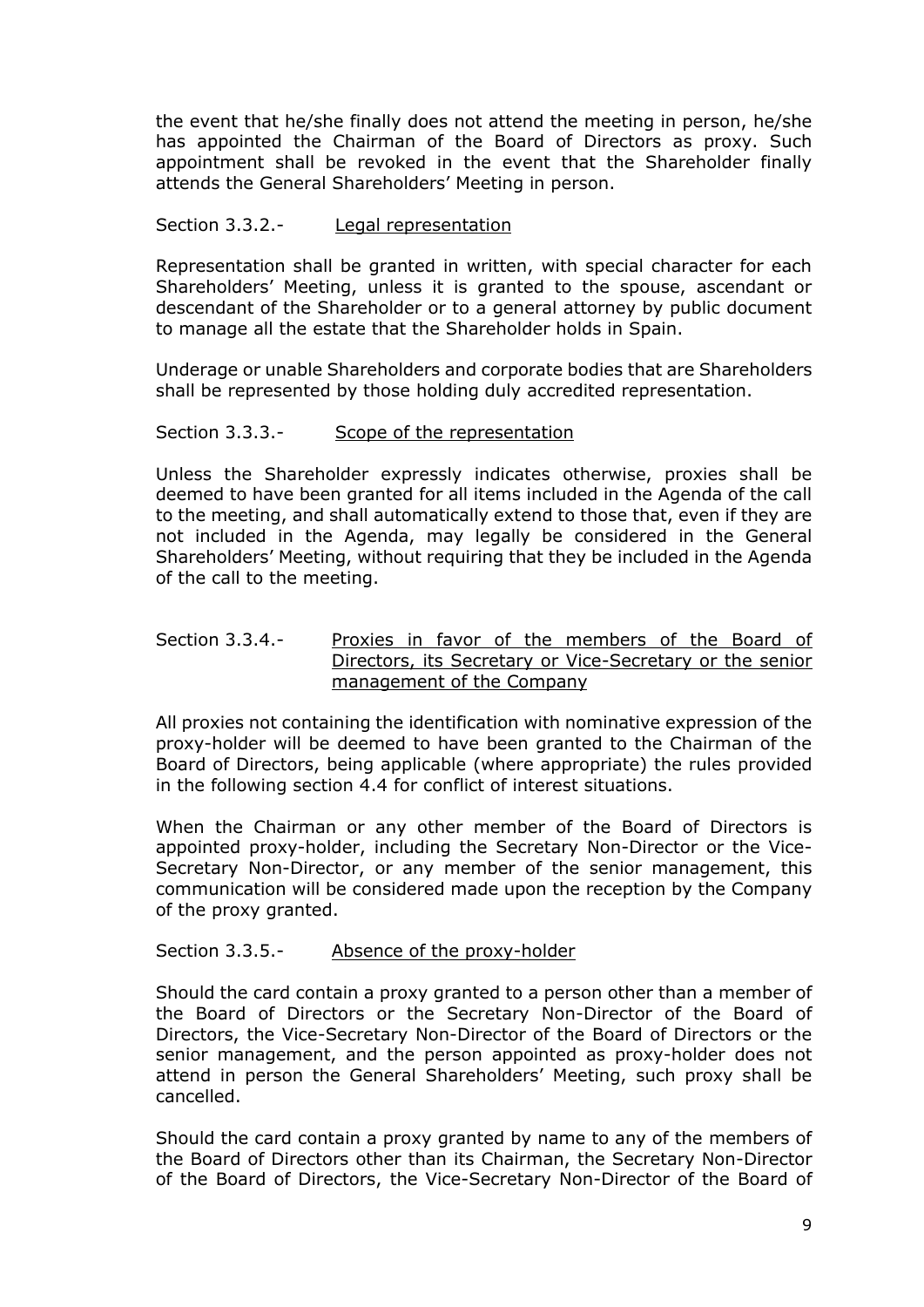Directors or any of the members of the senior management, and the person appointed as proxy-holder does not attend in person the General Shareholders' Meeting, the Chairman of the Board of Directors shall automatically be deemed to have been appointed as proxy in the alternative, being applicable (where appropriate) the rules provided in the following section 4.4 for conflict of interest situations.

In all cases in which a proxy is deemed to have been granted to the Chairman of the Board of Directors, if the Chairman does not attend in person the General Shareholders' Meeting, the proxy shall be deemed to have been granted to whoever acts as President of the General Shareholders' Meeting.

#### Section 3.3.6.- Specific rules on the direction of the vote

If the represented Shareholder had provided voting instructions to the appointed proxy, the proxy shall vote on the resolutions submitted to the General Shareholders' Meeting in accordance with such instructions, and he/she shall be obliged to keep the instructions for a period of one year from the holding of the General Shareholders' Meeting called.

Whenever a Shareholder granting a proxy does not provide otherwise, the Shareholder shall be deemed to have specifically instructed the proxy to vote in favor of each of the proposals made by the Board of Directors in connection with the items included in the Agenda of the meeting and, as the case may be, against the proposals not made by the Board of Directors or in connection with items not included in the Agenda of the meeting.

In the event that items not included in the Agenda of the meeting are submitted to voting in the General Shareholders' Meeting, unless express instruction of the Shareholder specified in the card, the proxy-holder shall vote against.

### **Chapter IV**

### **Common rules**

#### <span id="page-9-1"></span><span id="page-9-0"></span>**Section 4.1.-Timeframe for voting and appointing proxies by remote means of communication**

In order to be valid, proxy appointments and votes casted by any of the aforesaid means must be received by the Company at the Investors Relations' Department / General Shareholders' Meeting (Ronda de la Font del Carmen s/n, Bellaterra, Cerdanyola del Vallès, 08193 Barcelona) or via the Company's website ([www.applus.com\)](http://www.applus.com/), as the case may be, between the date of publication of the call to the General Shareholders' Meeting and no later than 24 hours prior to the date and time scheduled to hold the General Shareholders' Meeting upon first call. For the purposes of electronic communications, the Company will implement an electronic time-stamping system based on an objective time source, in order to accredit the time at which proxy appointments or electronic votes arrive.

After the indicated period, only proxies presented before the tables of register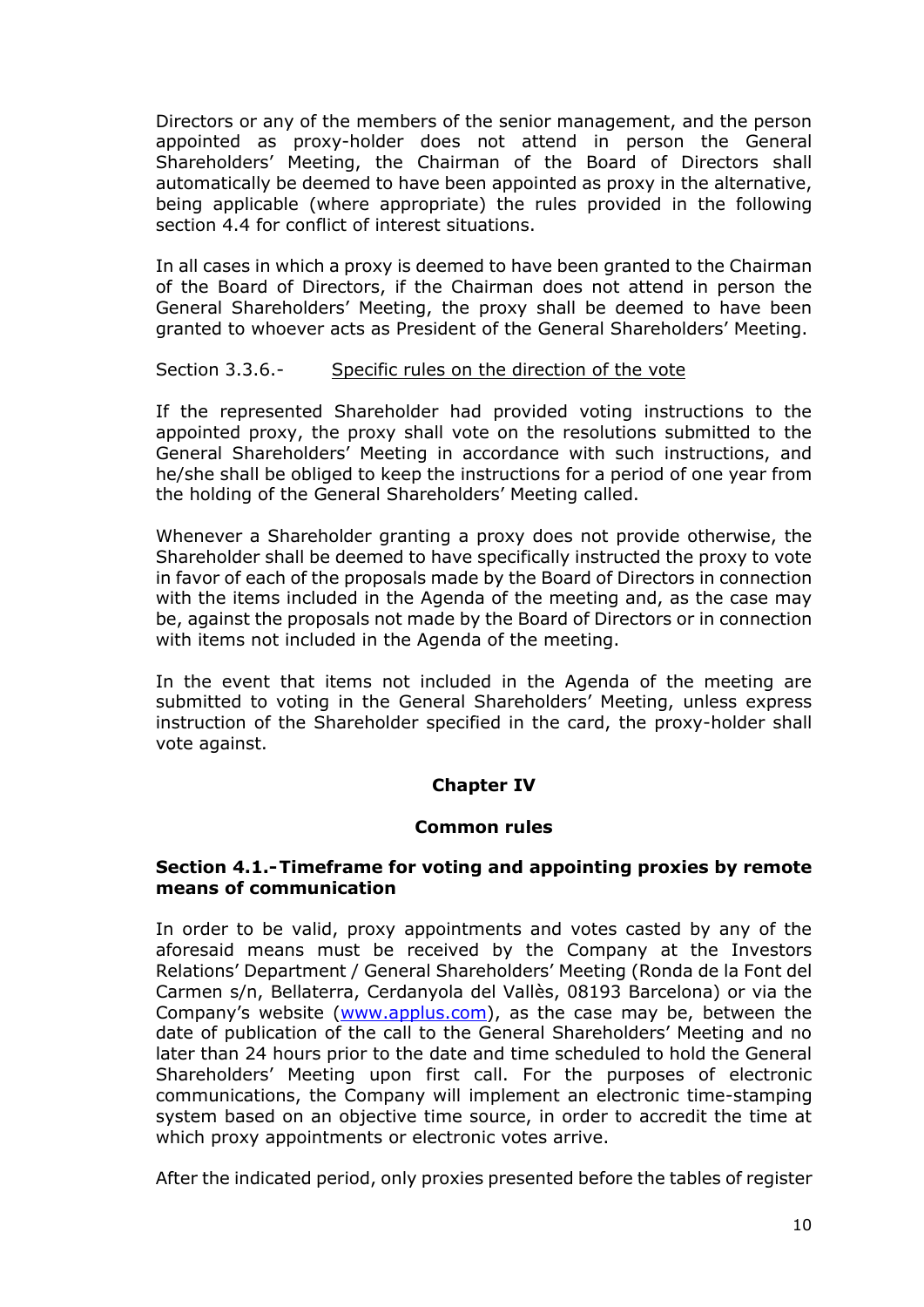of entry of the Shareholders, in the place and date specified to hold the General Shareholders' Meeting.

### <span id="page-10-0"></span>**Section 4.2.-Revocation**

A proxy granted and a vote casted by remote means of communication, either by post or by electronic means, may be deprived of effects by subsequent and express revocation by the Shareholder, conducted by the same means used to grant the proxy or cast the vote casted by remote communication means, within the period established in the aforementioned section 4.1.

A proxy granted and a vote casted by remote means of communication will also be deprived of effects in the event of a sale of the shares known by the Company.

### <span id="page-10-1"></span>**Section 4.3.-Order of priority in attendance, voting and proxy appointment by remote means of communication**

Subsection  $1<sup>st</sup>$  -Priority of personal attendance (physically or electronically)

Pursuant to articles 16.4 of the Company's Bylaws and 11.7 of the Regulations of the General Shareholders' Meeting, should the Shareholder attend the General Shareholders' Meeting (physically or electronically), the proxy granted and the vote casted by remote means of communication will be revoked. The physical attendance will invalidate the electronic (remote) attendance.

Subsection 2<sup>nd</sup>.-Priority of remote voting over proxy appointment

Votes casted by any remote means of communication will render without effects any proxy appointments granted by electronic means or by post or by any other means, either granted previously, that shall be considered revoked, or either granted subsequently, that shall be considered not made.

Subsection 3rd -Priority upon appointment of several proxies and/or votes by remote means of communication

Should a Shareholder validly make several proxy appointments or validly cast several votes by remote means of communication, the proxy appointment and/or the vote received last shall prevail, and those received earlier will be null and void.

### <span id="page-10-2"></span>**Section 4.4.-Conflict of interest of the proxy-holder**

In the event that any proxy-holder is affected by a conflict of interest in connection with any item of the Agenda, the proxy-holder shall inform the Shareholder of such circumstance in detail prior to the proxy-holder's appointment. The proxy-holder shall only cast a vote in connection with those items with respect to which the conflict exists providing that he/she has received specific voting instructions from the Shareholder for each of such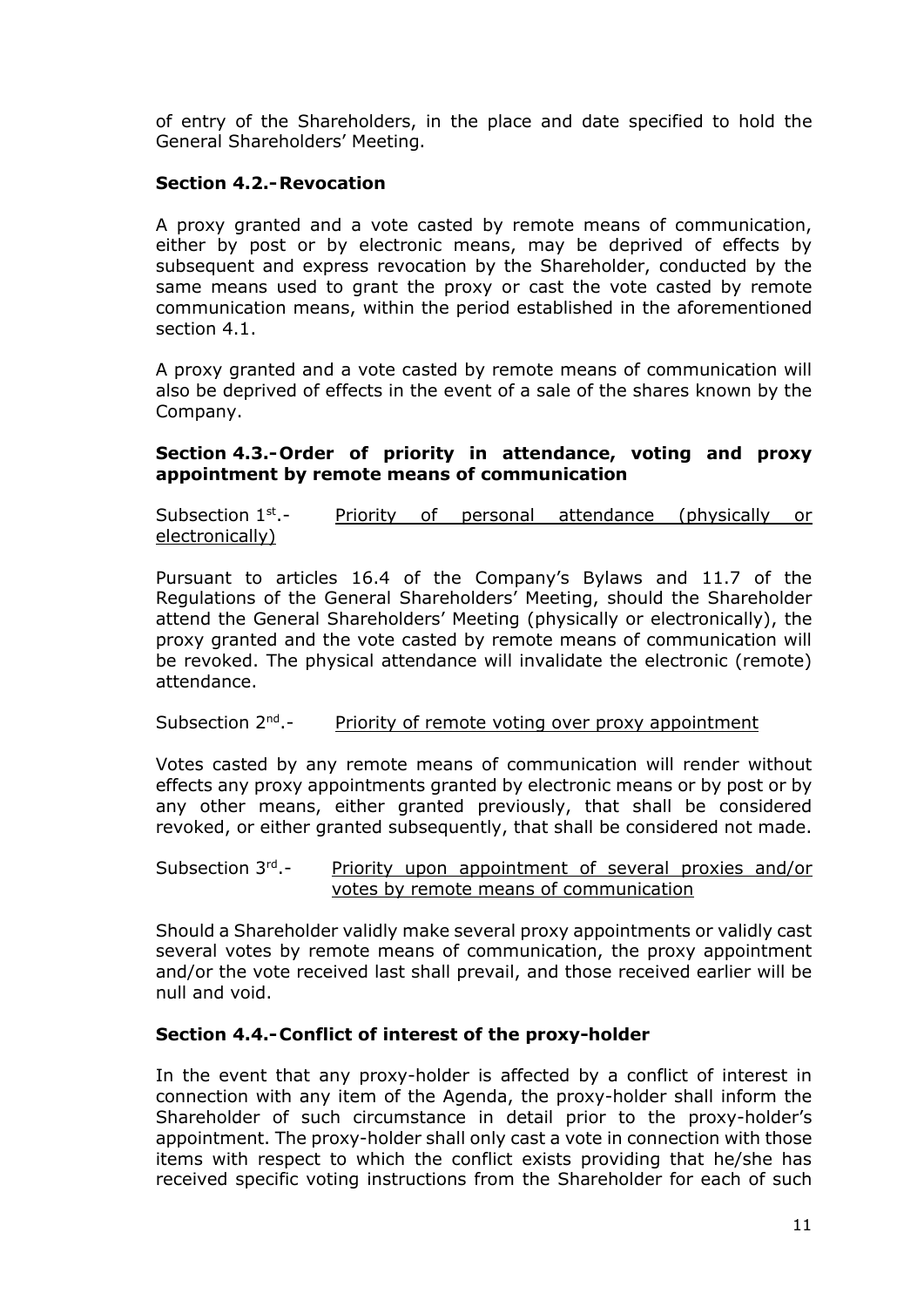items.

If the conflict is subsequent to the appointment of the proxy, and the proxyholder does not warn the Shareholder of its possible existence, the proxyholder shall promptly notify the Shareholder thereof. In such case, the proxyholder shall only vote in connection with such items if he/she has received new specific voting instructions.

In the event that the proxy-holder has not received specific voting instructions for each of the items submitted to vote, the proxy-holder shall abstain from casting his/her vote.

Unless otherwise indicated by the Shareholder, if the proxy-holder is affected by a conflict of interest, and he/she has not received specific voting instructions or, upon their reception, it is considered preferable that he/she does not exercise the proxy granted in connection with the items related to the conflict, the Shareholder shall be deemed to have appointed as proxies for such items, subsidiary and successively, in the following order: (i) in the first place, the Chairman of the General Shareholders' Meeting and in case of condlict of interest, in second place, the Secretary of the Board of Directors.

## <span id="page-11-0"></span>**Section 4.5.-Verification of the vote or the proxy appointment**

The validity both of the vote casted and the proxy granted by remote means of communication is subject to the verification by the Company of the date provided by the Shareholder, either through the file provided by *Sociedad de Gestión de los Sistemas de Registro, Compensación y Liquidación de Valores*  (IBERCLEAR, the Spanish stock exchange clearing house) or by any other means that allow the Company to verify the legitimacy and validity of the proxy or the vote casted by remote means of communication, as well as the number of shares held by the Shareholder.

### <span id="page-11-1"></span>**Section 4.6.-Co-ownership**

In the event of co-ownership of shares, for the purposes of article 126 of the Law, a co-owner attending remotely, voting or appointing a proxy by remote means of communication is presumed to have been appointed by the other co-owner to exercise the rights arising from the shares.

### <span id="page-11-2"></span>**Section 4.7.-Custody of electronic signatures**

The custody of electronic signatures to vote or appoint proxies by electronic means of communication is the sole responsibility of Shareholders.

### <span id="page-11-3"></span>**Section 4.8.-Corporate bodies and non-residents**

Shareholders that are corporate bodies and non-residents in Spain must consult with the Investors Relations' Department the possibility to use and, as the case may be, adapt the mechanisms for voting and appointing proxies be remote means of communication to their specific requirements.

Furthermore, in the event that the Shareholder is a legal entity, it must notify the Company, in a reliable manner, any amendment or revocation of the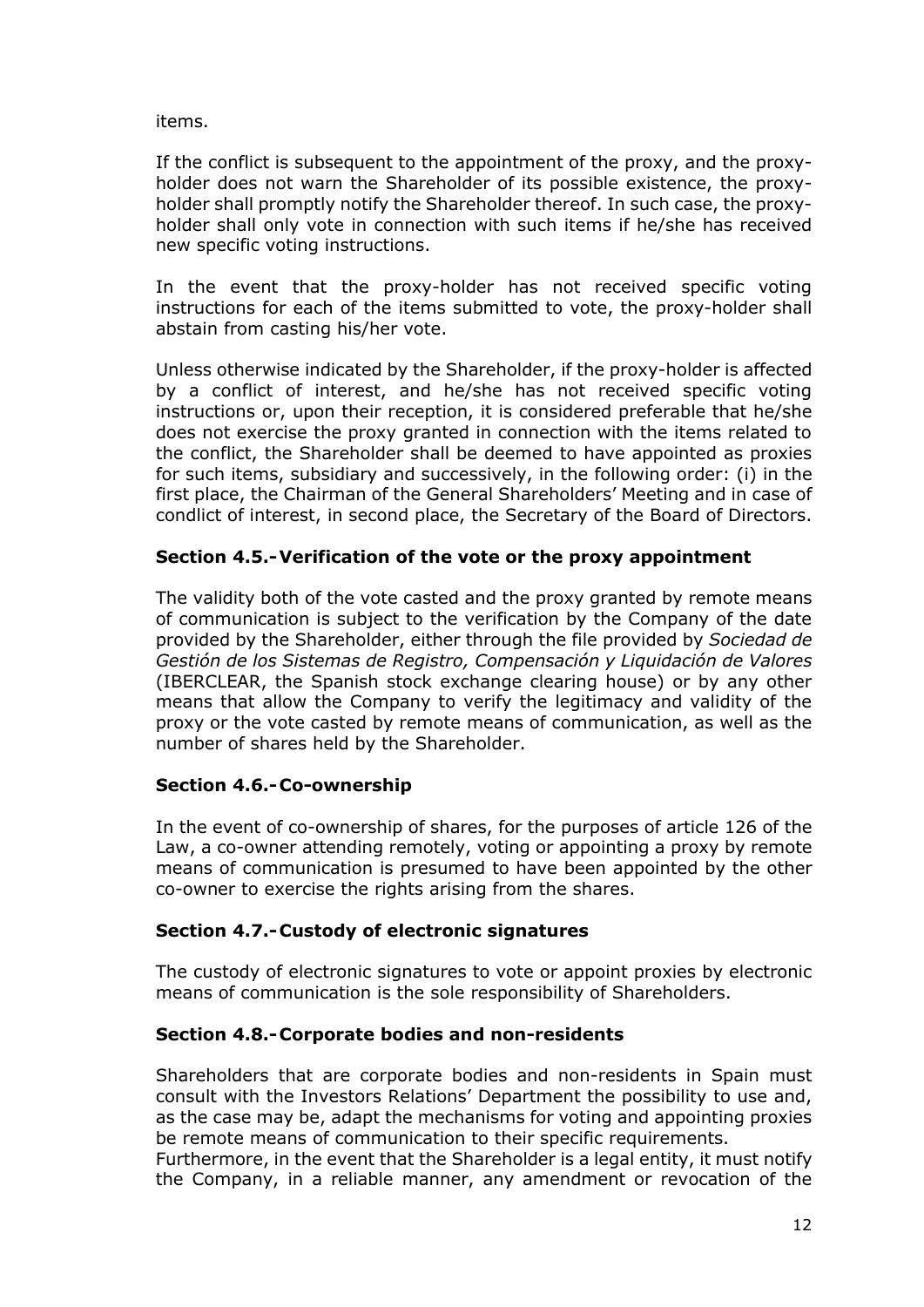<span id="page-12-0"></span>powers vested in the proxy-holder. The Company rejects any liability that may arise prior to such notice.

## **Chapter V**

## **Technical incidents**

The Company reserves the right to modify, suspend, cancel or restrict the mechanisms for attending remotely, appointing proxies or electronic voting where technical or security reasons require or impose so, in order to safeguard corporate interest. Such circumstance will be made public as soon as practicable by any means that the Company considers appropriate.

The Company will not be responsible for any damages that, as the case may be, the Shareholder could suffer, as a result of breakdowns, overloads, line failures, connection faults, postal service malfunctioning or any other eventuality of the same or a similar nature beyond the control of the Company that prevents the use of the mechanisms for attending remotely, voting and appointing proxies by electronic means of communication.

## **Chapter VI**

## **Protection of personal information**

<span id="page-12-1"></span>The personal information provided by Shareholders or collected as a result of the exercise of the mechanisms for attending remotely, voting and appointing proxies by electronic means of communication will be used by the Company to manage and supervise the access and use of said electronic means of communication by the Shareholders. The legal basis that legitimates these process of the personal data of the Shareholders is the exercise to remotely attend, cast the vote or appoint proxies through said means by the Shareholders in the context of the shareholder relationship with the Company, as well as the compliance with the legal obligations applicable within the regulatory framework collected in the Preamble of these Regulations.

For these purposes, Applus is responsible for the processing of the above personal data. Personal data will be processed until the celebration of the General Shareholders´ Meeting is ended will be kept while responsibilities of the relationship with Shareholders may arise. This personal data will not be communicated to third parties.

In case the Shareholder includes personal data of third parties in the proxy forms, the Shareholder must have the consent of such third parties for the communication of their personal data to the Company and inform them of the information contained in these Regulations in relationship with the processing of personal data.

Shareholders may, in relation to their own data and in the terms provided by the legal provisions: (i) access them at the Company's files (right to access); (ii) request their amendment when they are inaccurate (right to rectification); (iii) request that they are not processed (right to object); (iv)